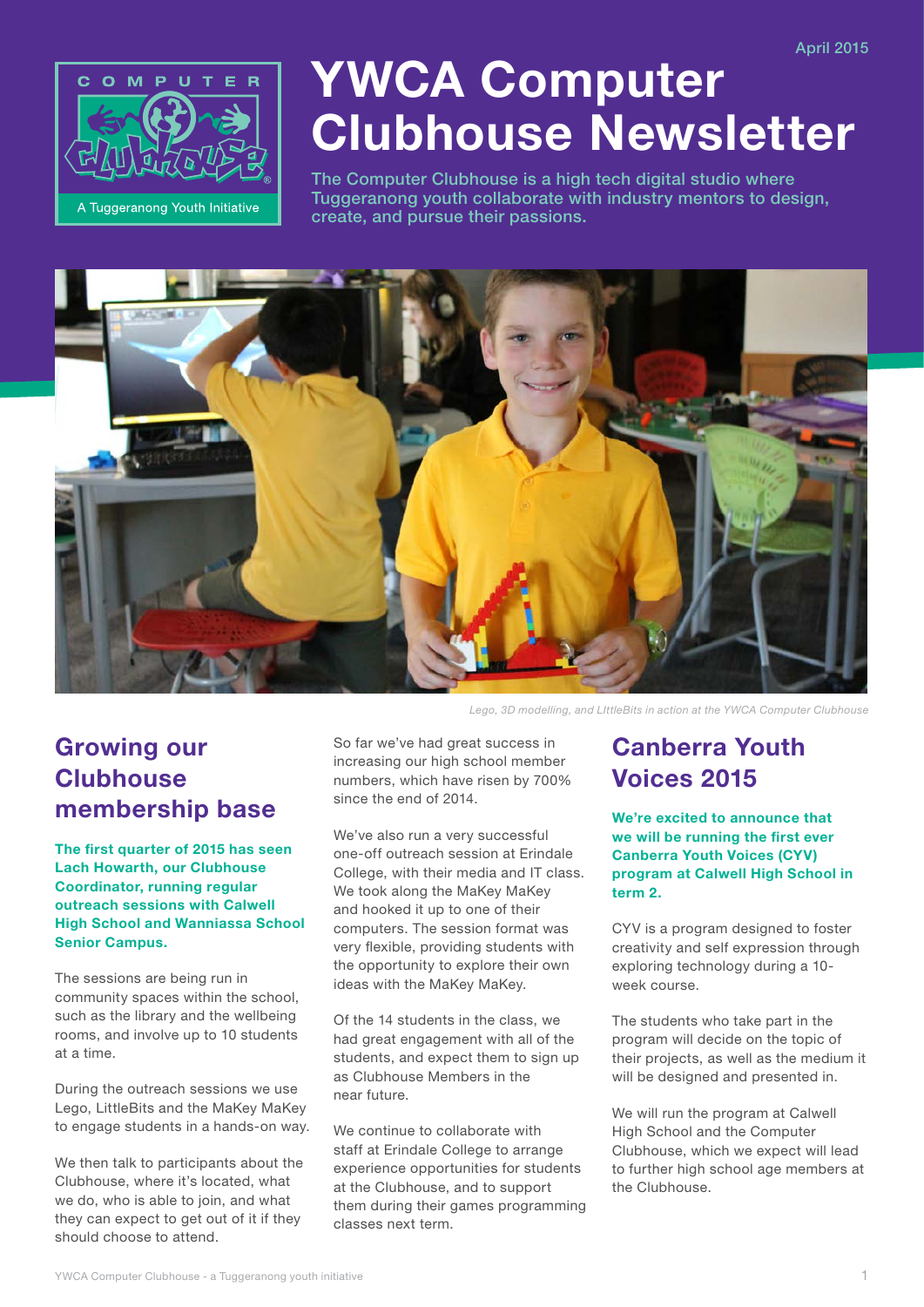

# YWCA Computer Clubhouse Newsletter

The Computer Clubhouse is a high tech digital studio where Tuggeranong youth collaborate with industry mentors to design, create, and pursue their passions.





*Chatting to the Naenae Computer Clubhouse of New Zealand on Skype Clubhouse Members creating with LittleBits*

## Making new friends in the Asia-Pacific region

Our Clubhouse members and team have been working on strengthening the connections between Computer Clubhouses in the Asia Pacific (APAC) region.

Lach has initiated regular Skype calls between Computer Clubhouses in Australia and New Zealand so that we can share program ideas, and encourage our members to collaborate on projects.

Lach has also taken on a lead role in the planning of the 2015 APAC Regional Conference, a biannual conference for all Clubhouses in the region.

It's been a few years since the last APAC Regional Conference, and the global Intel Computer Clubhouse Network (ICCN) is very excited to see new energy breathed into this important event.

After our last regional Skype meeting, Brenda Abanavas, the APAC Regional Coordinator said:



*Clubhouse Member with a colourful lego creation.*

#### *"I am over the top thrilled that all of you are so committed to building a strong cluster of creativity and support...Thanks again for a wonderful meeting".*

The 2015 APAC Regional Conference will likely take place in Wellington, NZ. at the end of September.

Last month we also had a Skype call with the Naenae Clubhouse in Lower Hutt, NZ.

Members discussed everything from the local weather, time zones, what they do in their Computer Clubhouses, what food they like to eat, and much more!

Our members really enjoyed the unique experience of being able to talk to other young people from overseas. In fact, they were so excited about it that they asked if they could call back the next day!

Lach is in the process of setting up a schedule between the Clubhouses to have regular Skype calls so that our members can build and maintain strong connections and friendships with others in the APAC region.

This will provide a great introduction to the Biannual Computer Clubhouse Teen Summit, occurring in 2016.

This week-long conference allows teenage Clubhouse Members from around the world to enhance their technical and social skills.

During the week delegates work on collaborative projects that focus on a specific content area, such as animation, web design, robotics, 3D modeling, and video creation.

These projects focus on addressing a social issue such as education access, health disparities or gender equity.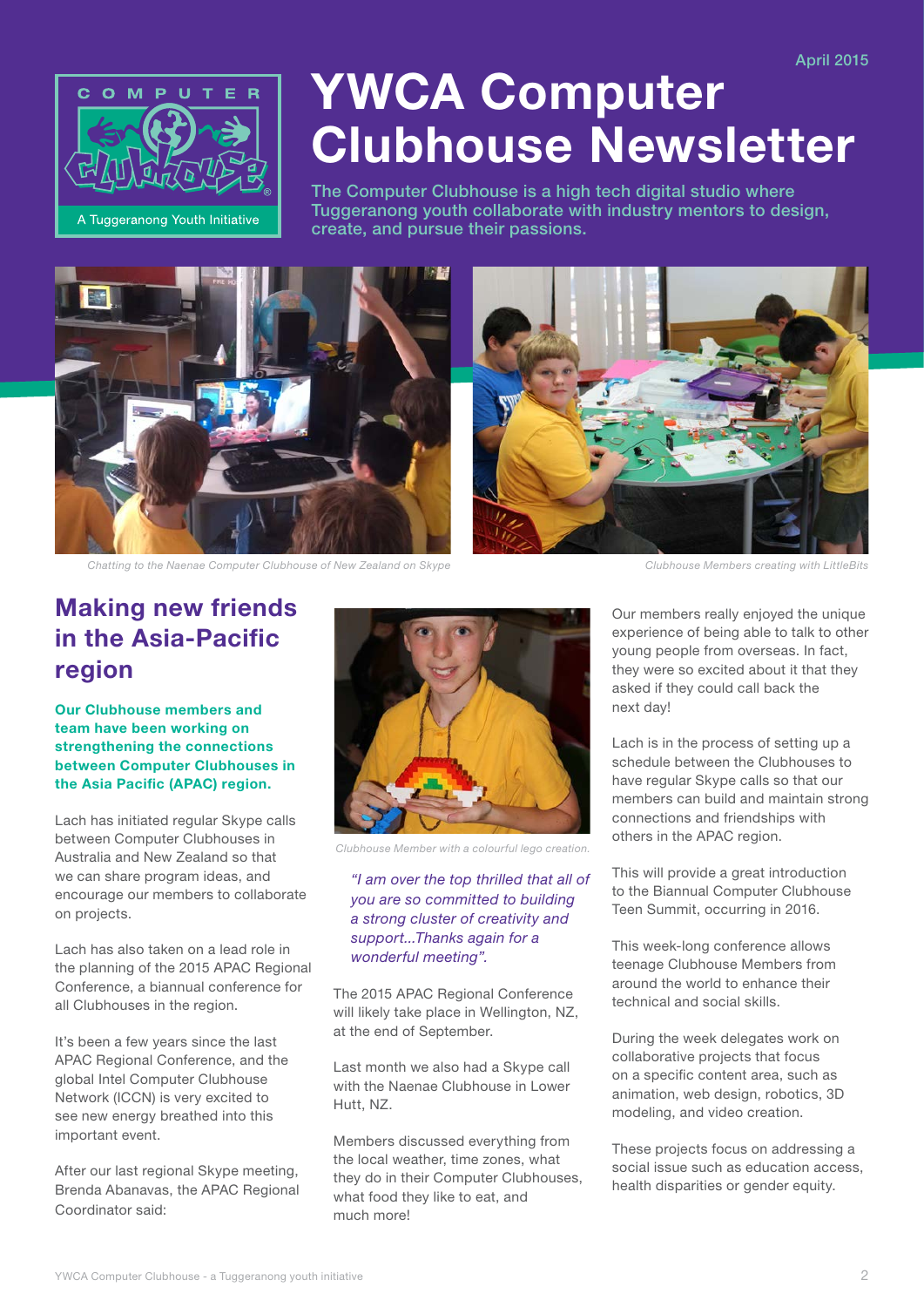

# YWCA Computer Clubhouse Newsletter

The Computer Clubhouse is a high tech digital studio where Tuggeranong youth collaborate with industry mentors to design, create, and pursue their passions.



## Collaborating with **Microsoft**

#### Last month we were invited to attend Microsoft's Canberra Citizenship event to promote the work we do in the Clubhouse.

Lach and Frances Crimmins, YWCA Canberra's Executive Director, presented to Microsoft Canberra's staff team, updating them about the various ways they can get more involved with the Clubhouse.

Microsoft has been a fantastic supporter and partner of the YWCA Computer Clubhouse and it was great to have the opportunity to share some stories and experiences with them.

Not only are we excited to have made some new connections with potential mentors at Microsoft, but we've registered to participate in the '#We Speak Code' program.

Last year Microsoft Asia Pacific launched the successful YouthSpark #WeSpeakCode campaign, which saw thousands of enthusiastic young people getting their first taste of learning basic coding skills, while many others took up more advanced





*Image credits: www.wespeakcode.net*

challenges through hackathons and coding for social good.

This year Microsoft is working with even more partners across the region who also believe code is a language everyone should learn and computational thinking is a skill which should be taught in all schools.

During the week of 11-15 May, Microsoft Australia will host #WeSpeakCode activities nationwide, to encourage young people to be inspired and to learn.

We are hopeful that a Microsoft-trained volunteer will come to the Computer Clubhouse to deliver the activity. We'll keep you posted!

## **Establishing** new community connections

#### Over the last couple of months, we have been working on strengthening our partnerships with other community organisations and service providers.

We have connected with the Woden Community Services (WCS) Youth

Engagement team, and are planning some joint activities for the school holidays.

We are also linking our communities together, so that they have access to a range of community supports, if needed.

Most recently, the WCS Youth Engagement team have referred some of their clients who may be interested in technology and design to the Computer Clubhouse, and we are linking our members in with the Woden Youth Centre.

In February we hosted a stall at the CIT Woden Open Day to promote the Clubhouse. This provided us with the opportunity to connect with CIT, particularly with the student advisers who work with international students.

There were a large number of CIT students who expressed interest on behalf of younger siblings in attending as members, as well as expressing interest in becoming Computer Clubhouse Mentors!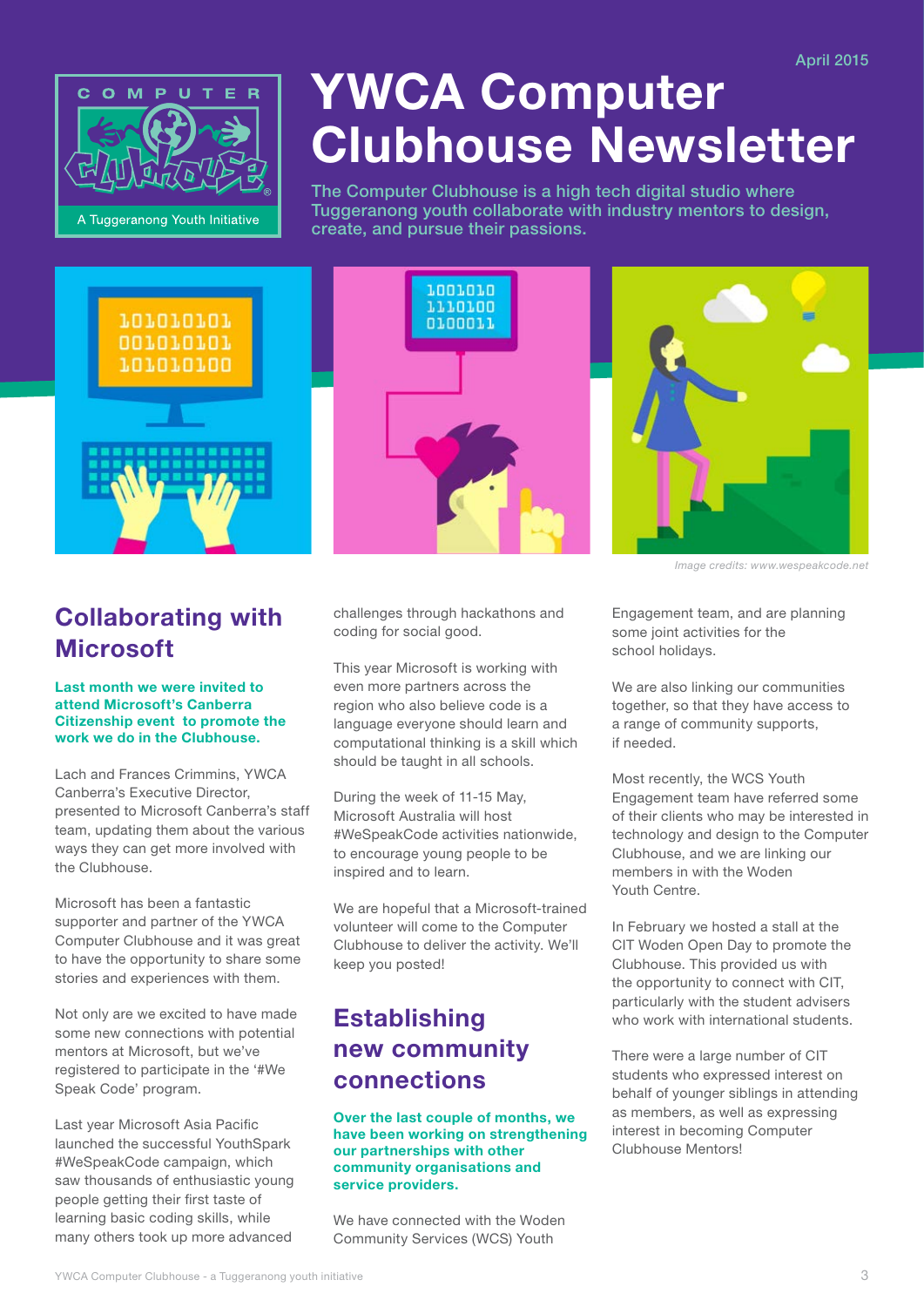## YWCA Computer Clubhouse Newsletter April 2015



Lights, camera action!

Thanks to a generous grant from Lockheed Martin Australia, we're pleased to report that construction of our our brand new audio visual production studio is well underway.

Last month we added an additional window to the room, as well as soundproofing on the door.

Videocraft Canberra visited the Clubhouse to demonstrate a range of digital video cameras, lights, audio equipment and accessories, and we've placed our order.

We've also invested in some new Macintosh editing suites, and look forward to their arrival in the coming weeks.

Stay tuned for a date for the launch event. We'd love to see you all there to celebrate with us.

If you're interested in mentoring in film production, audio engineering, or post production, then please get in touch.

To find out more, or to nominate a friend, contact Lach Howarth at: Lachlan.Howarth@ywca-canberra. org.au



*Lach and a Clubhouse Member getting creative with LittleBits*

## Getting involved with National Science Week 2015

#### We're pleased to announce that this year our Clubhouse Members will be participating in National Science Week activities.

National Science Week is Australia's annual celebration of science and technology. Running in August, it features approximately 1000 events around Australia, delivered by universities, schools, research institutions, libraries, museums and science centres.

These events attract a wide audience, from children to adults, and science amateurs to professionals.

This year, our Clubhouse Members will host a stall at Science in ACTion, a two-day festival at the Kingston Bus Depot Markets, engaging audiences of all ages in Science, Technology, Engineering, and Mathematics.

Our involvement in this event is generously sponsored by the ACT National Science Week Steering Committee.

The event was a huge success last year, and will combine the energy and excitement of National Science Week in one location.

We've also submitted a grant application to run our own event during the week.

Our hope is to host two workshops facilitated by the ACT LittleBits Chapter Leader and Computer Clubhouse Mentor, Dale Rogers.

The purpose of the workshops is to create interactive wearable fashion using LittleBits technology.

We look forward to keeping you posted on the outcome of our grant application!

To find out more about National Science Week, and how you can get involved visit: www.scienceweek.net.au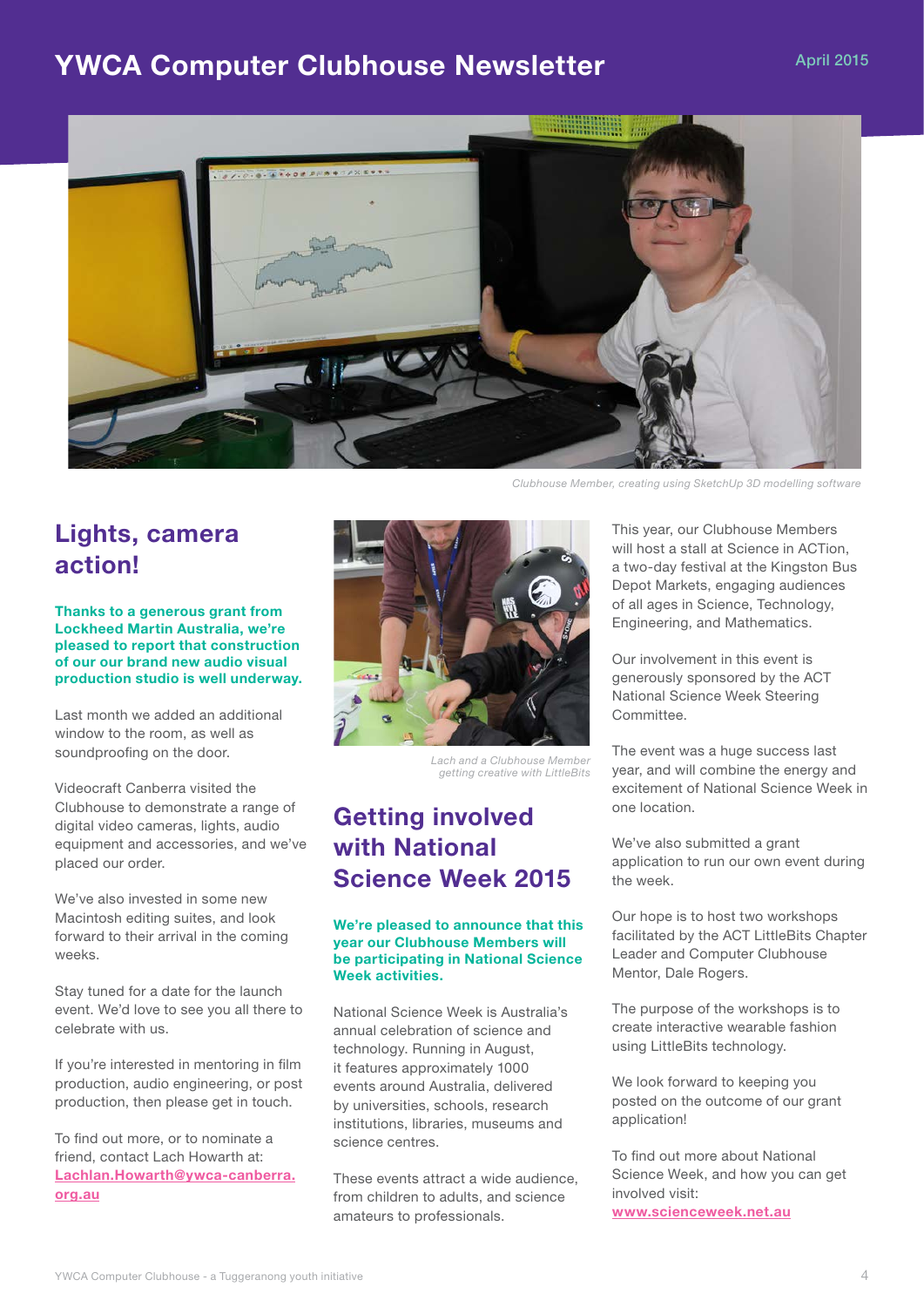

# YWCA Canberra Computer Clubhouse

The Computer Clubhouse is a high tech digital studio where Tuggeranong youth collaborate with industry mentors to design, create, and pursue their passions.



## The importance of Clubhouse Partners

Today, over 100 Clubhouses in 20 countries reach tens of thousands of young people from underserved communities each year. Many were started with funding by Intel Corporation, which has invested \$50 million since 2000. Others were started by local foundations, corporations, government agencies, and individuals who believe in the Clubhouse mission. All are supported on an ongoing basis by their own local funding sources.

The sustainability and success of the YWCA Computer Clubhouse is determined by the support of corporate and philanthropic partnerships. These partnerships may comprise software and hardware contributions, professional mentoring for Clubhouse Members, and financial contributions to cover operating costs.

To date our Clubhouse has received enormous support from the ACT Government, the community sector, and the local corporate community.

## Unlocking the potential of our young people through technology

Across classrooms, homes, and communities, the role of technology in the empowerment of young people is an important driver for their development into productive adults (Gee, 2013). Research demonstrates the importance of engaging, interestpromoting, and well-resourced out-of-school environments for supporting the learning and development of young people. These 'third spaces' represent a critical element in the ecology of opportunities for youth (Gutierrez et al., 2003; 2009).

Technology adds an exciting new dimension to this picture, by allowing young people to connect their learning across settings, identify and mobilise information resources, participate in virtual communities, and seamlessly carry forward their activities from one time and place to another.

The Computer Clubhouse addresses this need, and supports young people to develop their skills and ability to contribute to society, and enhance their chances for success.

The 2013 independent evaluation of The Intel Computer Clubhouse Network demonstrates its impact across the global membership, with 85 per cent of Clubhouse Members now planning to attend postsecondary education, and 92 per cent of Clubhouse Members "definitely" or "probably" believing that they will use skills acquired in the Clubhouse in their future careers.

*"The YWCA Computer Clubhouse has only been made possible by the strong multi-sector partnerships forged between YWCA Canberra, leaders in the corporate and government sectors, and the local community."*

— Frances Crimmins *Executive Director, YWCA Canberra*